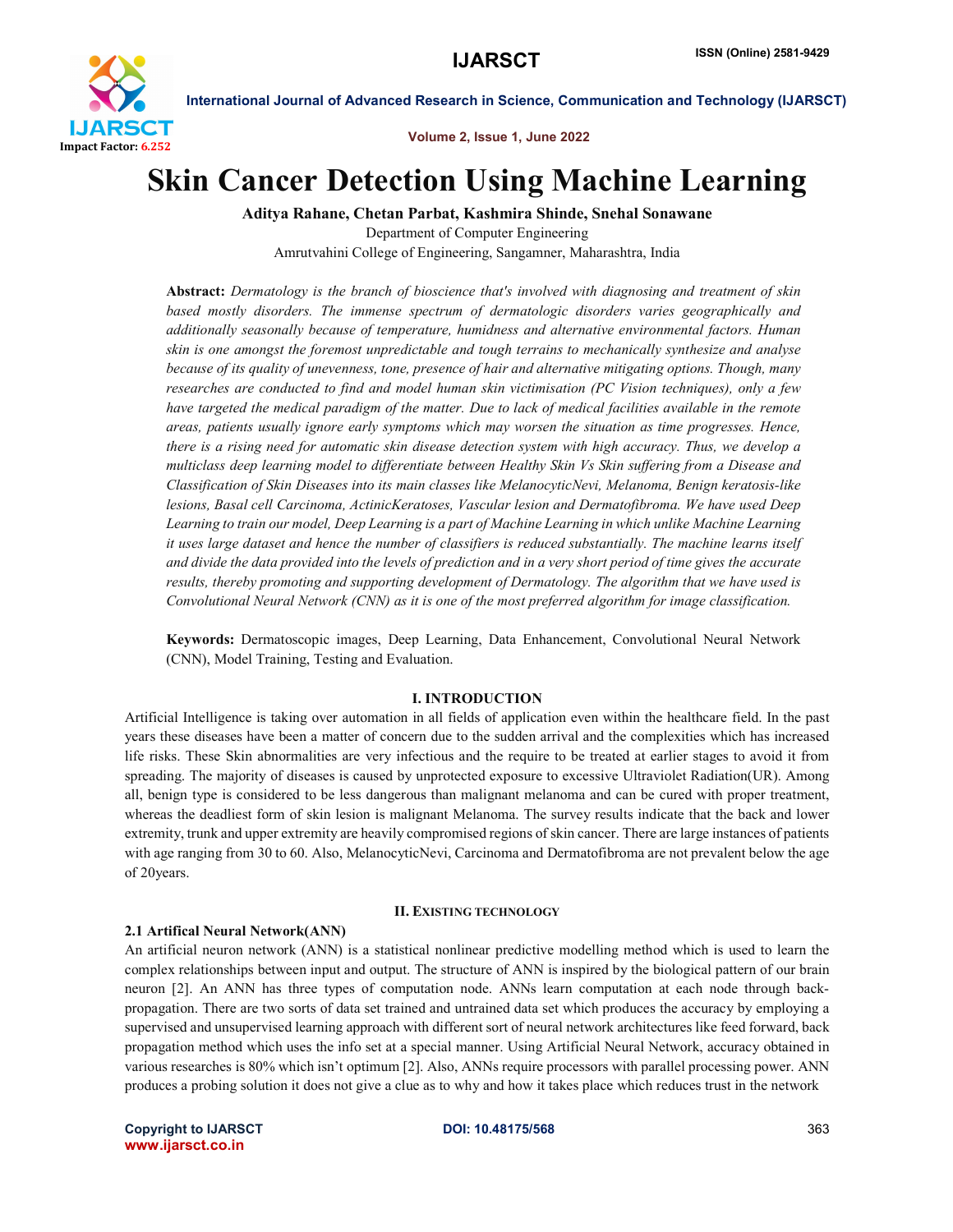

#### Volume 2, Issue 1, June 2022

#### 2.2 Back Propagation Network (BPN)

Back propagation, a strategy in Artificial Neural Networks to figure out the error contribution of each neuron after a cluster of information (in image recognition, multiple images) is processed. Back Propagation is quite sensitive to noisy and uproarious data. The BNN classifier achieves 75%-80% accuracy [2]. BNN is benefits on prediction and classification but the processing speed is slower compared to other learning algorithms [5] [2].

## 2.3 Support Vector Machine (SVM)

SVM is a supervised non-linear classifier which constructs an optimal n-dimensional hyperplane to separate all the data points in two categories [2]. In SVM, choosing an honest kernel function isn't easy. It requires long training time for large datasets. Since the final model is not easy to use we cannot make small calibrations to the model and it becomes difficult to tune the parameters used in SVMs. SVMs when compared with ANNs always give best results [3].

#### III. LITERATURE

Skin diseases are the 4th common cause of skin burden worldwide. Robust and Automated system have been developed to lessen this burden and to help the patients to conduct the early assessment of the skin lesion. Mostly this system available in the literature only provide skin cancer classification. Treatments for skin are more effective and less disfiguring when found early and it is a challenging research due to similar characteristics of skin diseases. In this project we attempt to detect skin diseases .A novel system is presented in this research work for the diagnosis of the most common skin lesions (Melanocytic nevi, Melanoma, Benign keratosis-like lesions, Basal cell carcinoma, Actinic keratoses, Vascular lesion, Dermatofibroma). The proposed approach is based on the pre-processing, Deep learning algorithm, training the model , validation and classification phase. Experiments were performed on 10010 images and 93% accuracy is achieved for seven-class classification using Convolution Neural Networks (CNN) with the Keras Application API.

#### IV. DATASET



Fig. 1. Sample Data The fig. above is the sample dataset which we have trained and tested.



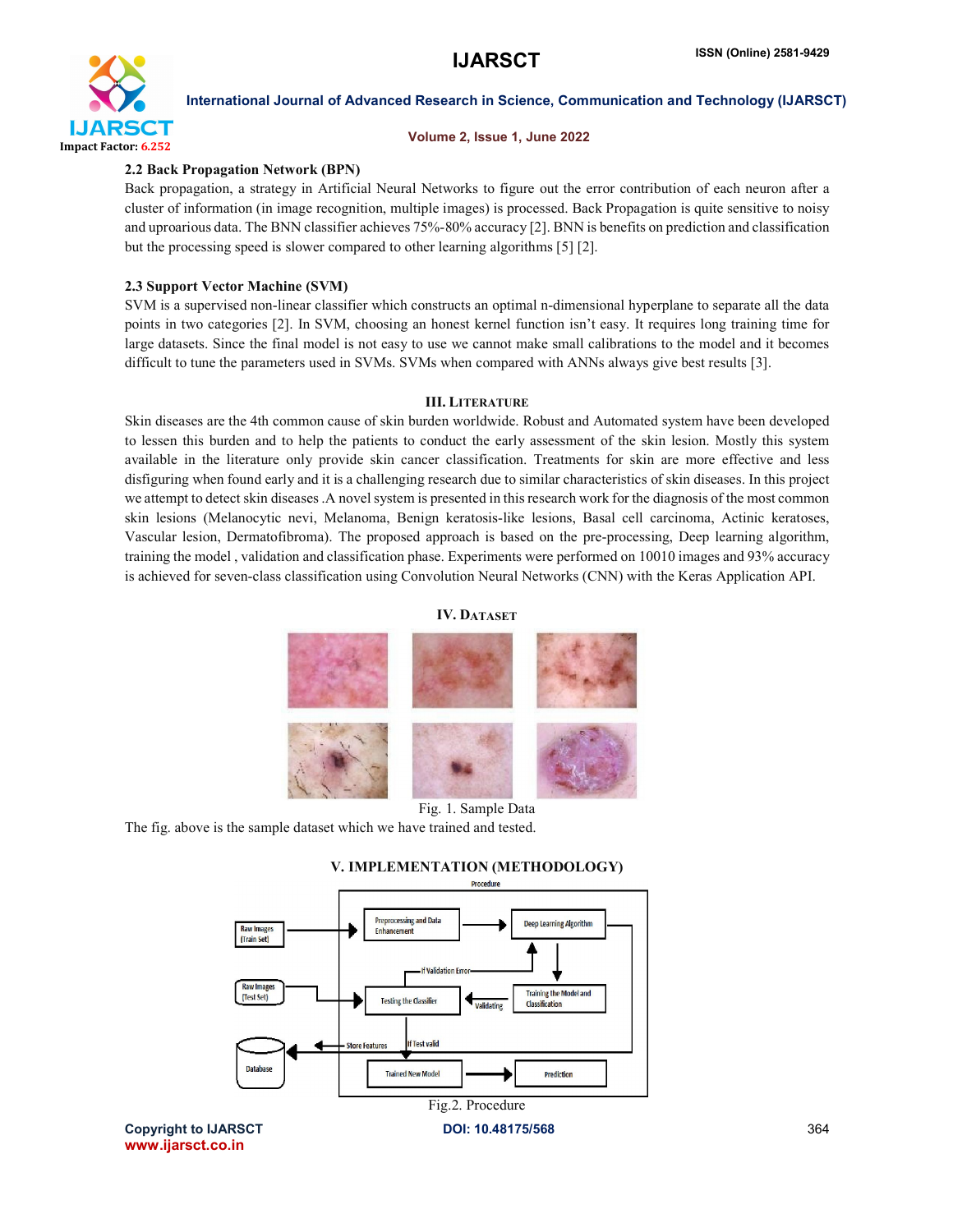

## Volume 2, Issue 1, June 2022

To develop any ML-AI based system, be it this system; following steps are to be followed.

## 5.1 Data Gathering

The proposed system has been assessed on dermatoscopic images which is collected from publicly available dataset based on Skin- Cancer-MNIST (Modified National Institute of Standards and Technology Database)-HAM10000. The number of options is endless. To save time and effort one can use publicly available data

#### 5.2 Data Preprocessing & Enhancement

"Trash In- Good Out" is the basic motto in this step [6]. Validating your dataset with some basic profiling procedure will help speeding up the process, by slip-ups and grimy information [4]. AI algorithms don't give great outcomes when working with such information.

### 5.3 Data Cleaning

Dirty data can cause confusion and results in unreliable and poor output. Hence first step in Data Pre-processing is Data Cleaning. Cleaning of data is done by filling in missing values, smoothing noisy data by identifying and/or removing outliers, and removing inconsistencies.

### 5.4 Data Transformation

Data Transformation involves converting data from one format into another. It involves transforming actual values from one representation to the target representation.

### 5.5 Exploratory Data Analysis (EDA)

In this we explore different features of the dataset, their distributions and actual counts.

#### 5.6 Label Encoding

The dataset is labelled into 7 different categories:

- 1. MelanocyticNevi
- 2. Melanoma
- 3. Benign keratosis-like lesions
- 4. Basal cell carcinoma
- 5. ActinicKeratoses
- 6. Vascular lesions
- 7. Dermatofibroma

#### Training

For this we have to divide the data into training set and testing set. This division can be in any ratio. Also, the batch size and number of epochs has to be decided beforehand.

#### Model Building.

We have used Convolutional Neural Network (CNN). A Convolutional Neural Network (CNN or ConvNet) is a category of deep neural networks, where the machine learns on its own and divide the data provided into the levels of prediction and in a very short period of time gives the accurate results [2]. A Convolutional Neural Network (CNN) is an algorithm in deep learning which consist of a combination of convolutional and pooling layers in sequence and then followed by fully connected layers at the end as like multilayer neural network [2]. CNN stands out among all alternative algorithms in classifying images. Crucial characteristics are Sparse Connectivity, Shared Weights and Pooling Feature so as to extract the best features. Also, the use of Graphical Processing Units (GPUs) have shrivelled the training time of deep learning methods. Giant databases of lasbelled data and pre-trained networks are now publicly available. The figure below shows the difference between Sparse and Dense Connectivity.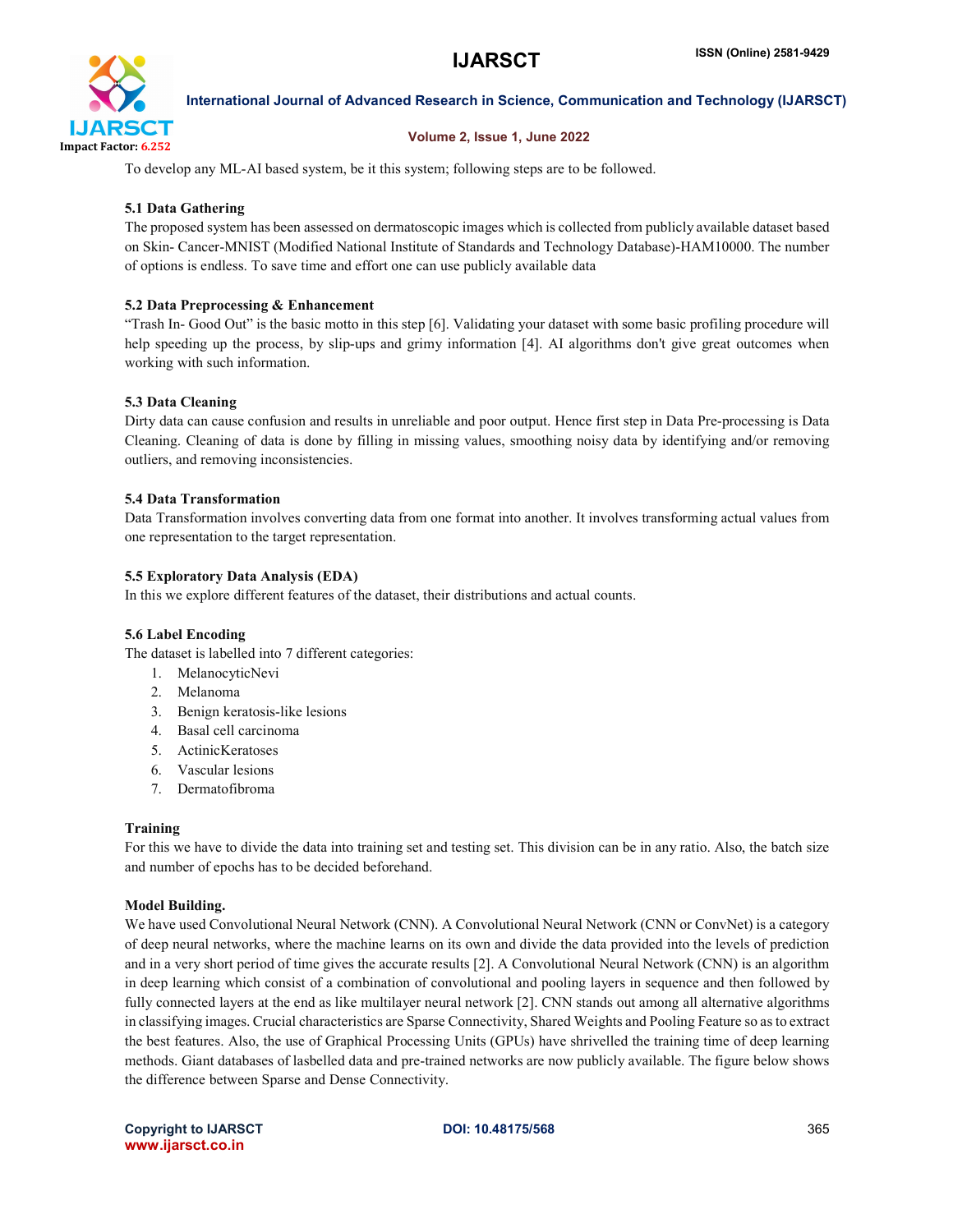

#### Volume 2, Issue 1, June 2022



Fig.3. Sparse and Dense Connectivity

#### Explanation

We have used Keras Sequential API, where you have just to add one layer at a time, starting from the input. Conv2D layer, a set of learnable features. The number of filters used here is thirty two. Each filter transforms a part of the image which is defined by the kernel size using the kernel filter. Transformed images are the filter maps. Next important layer is the pooling layer which simply acts as a down sampling filter. We have Max pooling, MaxPool() picks the maximal worth among set of two neighbouring pixels. This layer is employed to scale back (to cut back) machine value and additionally reduce overfitting to some extent. Combining both the above layers, CNN gets the ease to combine local features and learn global features. Activation Function relu is used to add non-linearity to the network. We use a regularization method, where a proportion of nodes in the layer are randomly ignored (setting their weights to zero) for each training sample i.e. the **Dropout** function. This improves in generalizing the network. Now, to convert the final feature mapsinto a one single 1D vector we need to flatten them, thus Flatten Layer is used. This flattening step is needed so that you can make use of fully connected layers after some of the above layers. It combines all the found native options of the previous convolutional layers. In the last layer, Dense() is used which gives the net output distribution of likelihood of every category. Once layers have been added, we need to set up a score function, a loss function and a proper optimization algorithm. We define binary cross entropy as our loss function which will actually measure the error rate between the observed labels and predicted labels. Next most important is the optimizer. Adam Optimizer has advantage as it involves functions of other optimizers as well. Adam is a well known and popular algorithm in the field of learning models. Next is the metric function which is used to evaluate the performance of the system, metric **accuracy** is used. Learning Rate(LR) is another important term. It is an annealing method. Ideally one should have a decreasing Learning Rate during rate so as to have minimal loss. **ReduceLROnPlateau** is used, the name itself means reduce the LR so as to reach the global minimum of loss function.



Copyright to IJARSCT **DOI: 10.48175/568** 366 www.ijarsct.co.in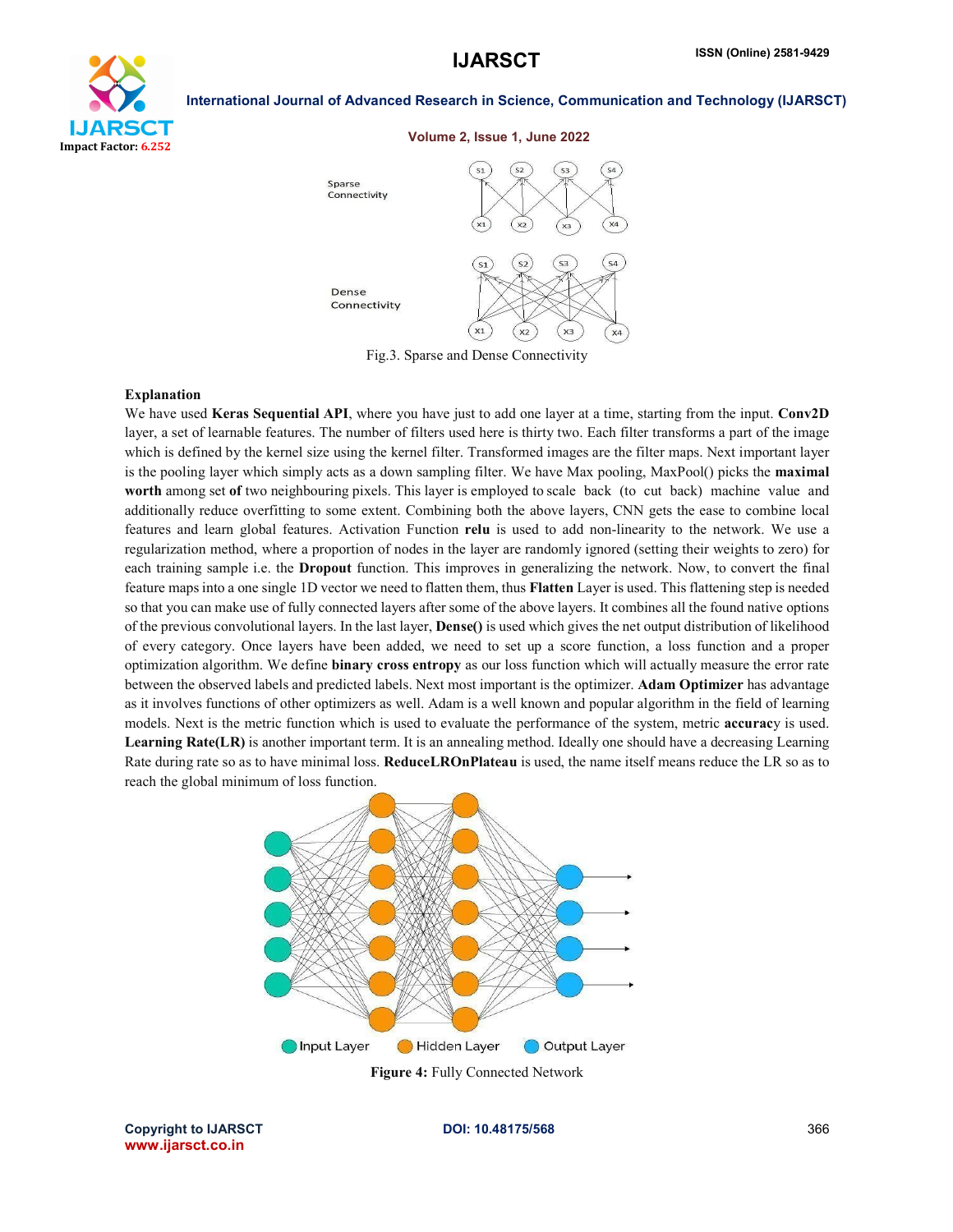

#### Volume 2, Issue 1, June 2022

#### Model Evaluation

"More the accuracy, better is the model". Every model is evaluated based on the accuracy achieved and the loss obtained. There are two accuracies involved: Validation accuracy And Test accuracy. Before this Validation set is different from Train set i.e. Validation set is independent from the Train set, Validation set is used for selecting parameters. Just for an instance if your model has 90% train accuracy and 89% validation accuracy then your model is expected to have 89%accuracy on new data.

#### Graphical Analysis.

This involves plotting Histogram and the Confusion Matrix. Confusion Matrix involves TP, TN. FP, FN [2]. The set of decision made by classification algorithm contains correct decision (true positive) and incorrect decision (false positive). False negative are those decision which is declared as negative by classification algorithm but actually they are positive. True negative are those decision which is correctly identified as negative by the classification algorithm.



Fig.5. Convolution Neural Network (CNN)

### VII. RESULTS



Fig.6. Streamed Images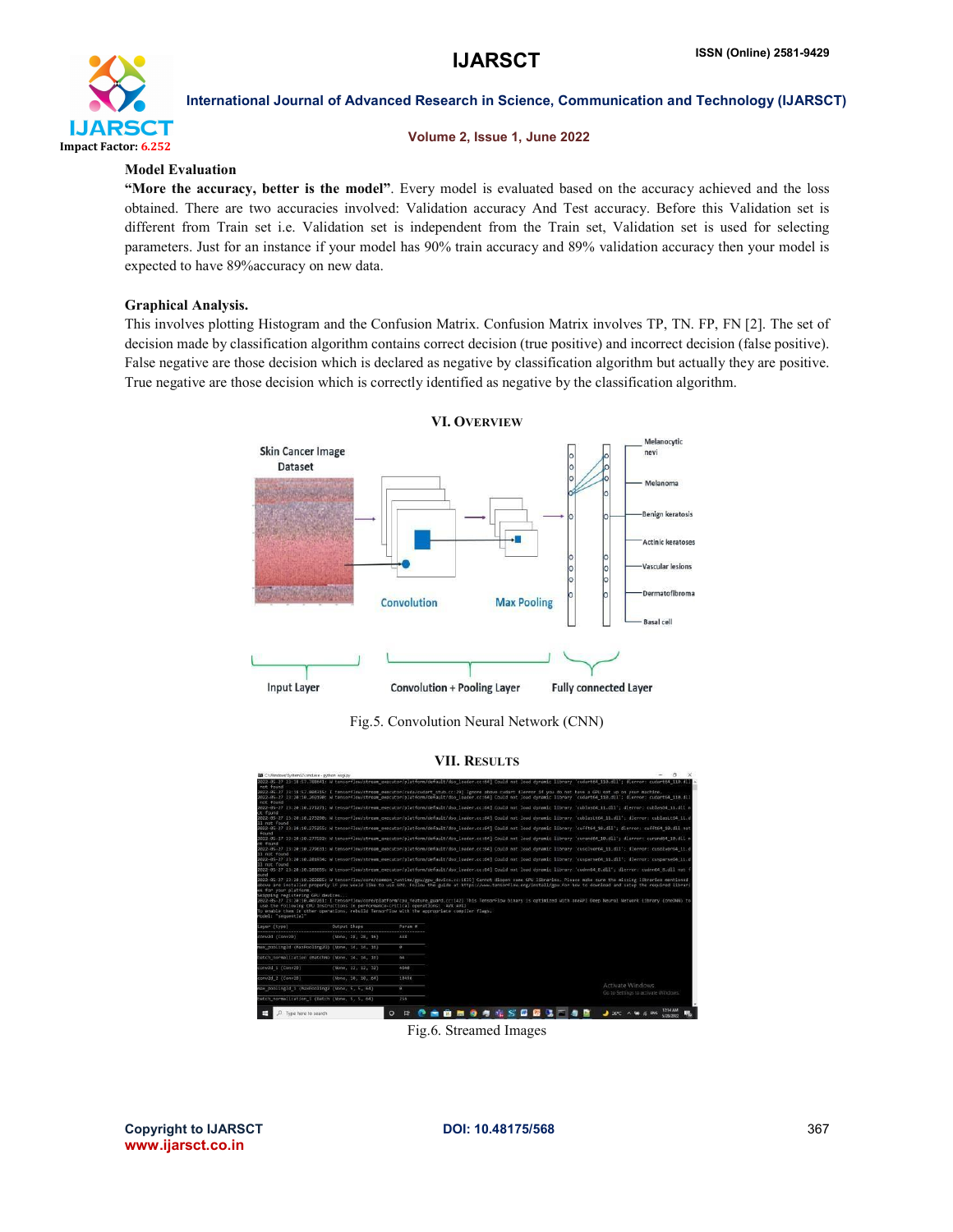# **IJARSCT** Impact Factor: 6.252

International Journal of Advanced Research in Science, Communication and Technology (IJARSCT)



Copyright to IJARSCT **DOI: 10.48175/568** 368 www.ijarsct.co.in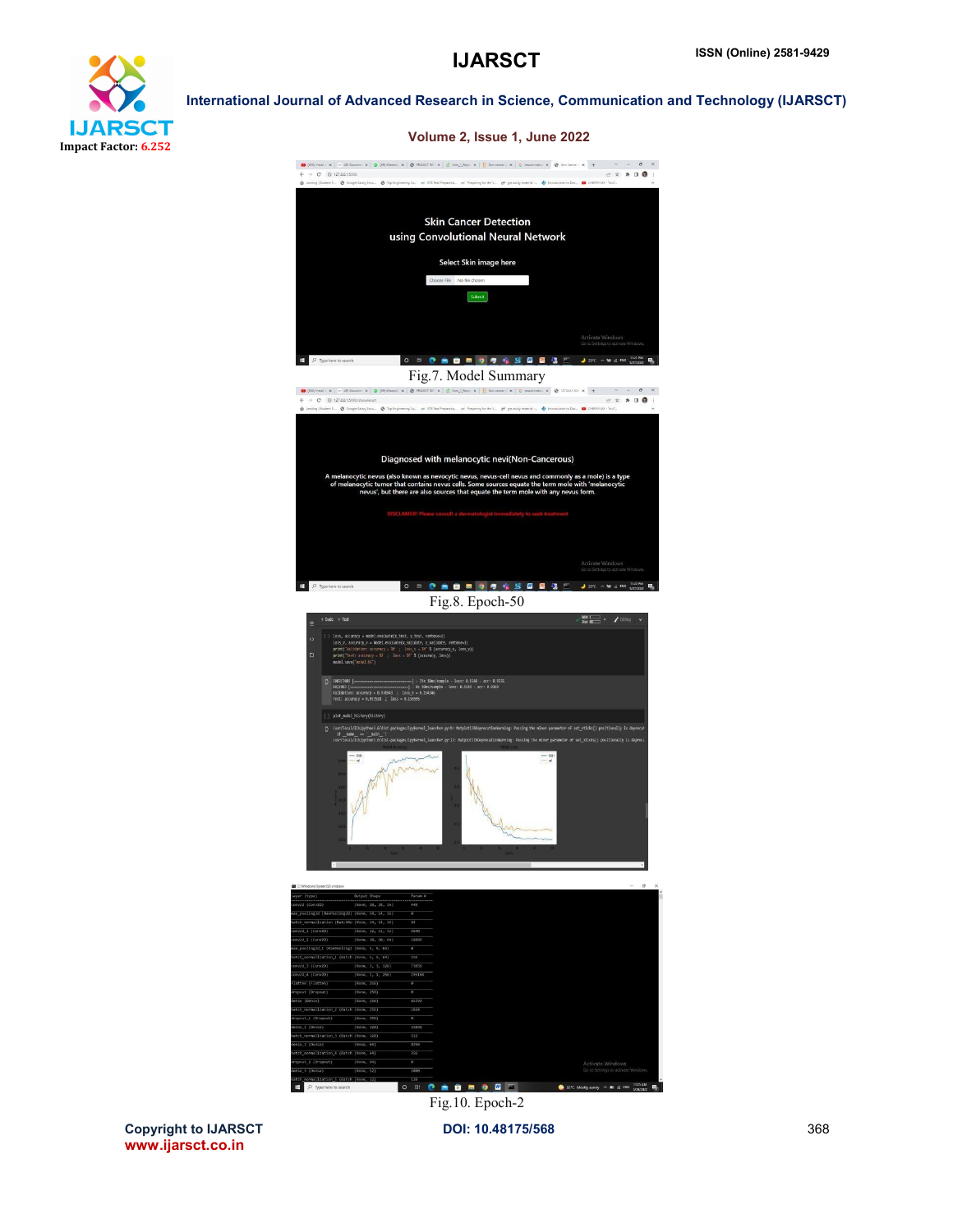

Volume 2, Issue 1, June 2022



### Fig.11. Graphical Plotting for Epoch-2

| 89 (550 Install) X   49 Docume: X   @ (80 Whats-L X   @ FROECT RE! X   @ Sen_1 Repo X   {1 graphics - H   X   CD Son Cance: X   @ Skin Cance:   X   +                                           |                            |                                    |                              |                           |                          |                                                              | $\sim$                    | $\mathbf{x}$ |
|-------------------------------------------------------------------------------------------------------------------------------------------------------------------------------------------------|----------------------------|------------------------------------|------------------------------|---------------------------|--------------------------|--------------------------------------------------------------|---------------------------|--------------|
| CD 127,0.0.1:5000<br>$\alpha$<br>u.                                                                                                                                                             |                            |                                    |                              |                           |                          |                                                              |                           |              |
| is Landing   Student P. @ Google Salary Struc. @ Top Engineering Co., and ESS Test Preparation. are Preparing for the V. and gre study material -. @ Introduction to Dat. . @ CHERY MIX - Ingil |                            |                                    |                              |                           |                          |                                                              |                           |              |
|                                                                                                                                                                                                 |                            |                                    |                              |                           |                          |                                                              |                           |              |
|                                                                                                                                                                                                 |                            |                                    |                              |                           |                          |                                                              |                           |              |
|                                                                                                                                                                                                 |                            |                                    |                              |                           |                          |                                                              |                           |              |
|                                                                                                                                                                                                 |                            |                                    | <b>Skin Cancer Detection</b> |                           |                          |                                                              |                           |              |
|                                                                                                                                                                                                 |                            | using Convolutional Neural Network |                              |                           |                          |                                                              |                           |              |
|                                                                                                                                                                                                 |                            |                                    |                              |                           |                          |                                                              |                           |              |
|                                                                                                                                                                                                 |                            |                                    |                              |                           |                          |                                                              |                           |              |
|                                                                                                                                                                                                 |                            |                                    | Select Skin image here       |                           |                          |                                                              |                           |              |
|                                                                                                                                                                                                 |                            | Choose File                        | ISIC_0029627.jpg             |                           |                          |                                                              |                           |              |
|                                                                                                                                                                                                 |                            |                                    |                              |                           |                          |                                                              |                           |              |
|                                                                                                                                                                                                 |                            |                                    | Submit                       |                           |                          |                                                              |                           |              |
|                                                                                                                                                                                                 |                            |                                    |                              |                           |                          |                                                              |                           |              |
|                                                                                                                                                                                                 |                            |                                    |                              |                           |                          |                                                              |                           |              |
|                                                                                                                                                                                                 |                            |                                    |                              |                           |                          |                                                              |                           |              |
|                                                                                                                                                                                                 |                            |                                    |                              |                           |                          | Activate Windows                                             |                           |              |
| Sen 1 Report 20  zio                                                                                                                                                                            | (2) Skin Cancer Detedocx ~ |                                    | Skin Cancer Detedocx ~       | TA Sem 1 Report 20  pdf ~ | Project_Lopbook_4  pdf ~ | Go to Settings to activate Window                            | Show all                  | $\cdot x$    |
| F<br>Type here to search                                                                                                                                                                        |                            |                                    |                              |                           |                          | $\bigcirc$ 32°C Mostly sunny $\wedge$ $\bigcirc$ $\beta$ ENG | 1238 AM<br><b>SOR/WOS</b> |              |

Fig.12. Testing for an Image wih Detection TABLE I.

*EPOCH-50*

| Sr. | <b>Evaluation</b>       |                |                   |  |  |  |  |
|-----|-------------------------|----------------|-------------------|--|--|--|--|
| No. | <b>Metric/Parameter</b> | <b>Testing</b> | <i>Validation</i> |  |  |  |  |
|     | Accuracy                | 93.35%         | 93.35%            |  |  |  |  |
|     | Loss                    | $15.65\%$      | $15.65\%$         |  |  |  |  |

*EPOCH-2*

| Sr. | <b>Evaluation</b>       |                |                   |  |  |  |  |
|-----|-------------------------|----------------|-------------------|--|--|--|--|
| No. | <i>Metric/Parameter</i> | <b>Testing</b> | <i>Validation</i> |  |  |  |  |
|     | Accuracy                | 93.28%         | 93.28%            |  |  |  |  |
|     | Loss                    | 16.01%         | $16.01\%$         |  |  |  |  |

#### VII. DISCUSSION

The proposed system aims in automatic computer-based detection of skin diseases so as to reduce life risks. This has been no doubt a challenging task owing to the fine-grained variability in the appearance of skin.

#### VIII. CONCLUSION

Skin Diseases are ranked fourth most common cause of human illness, but many still do not consult doctors. We presented a robust and automated method for the diagnosis of dermatological diseases. Treatments for skin are more effective and less disfiguring when found early. We should point out that it is to replace doctors because no machine can yet replace the human input on analysis and intuition. Researches in European Society of Medical Oncology have shown for the first time that form of AI or ML is better than experienced dermatologists. In this a brief description of the system and the implementation methodology is presented.

Copyright to IJARSCT **DOI: 10.48175/568** 369 www.ijarsct.co.in